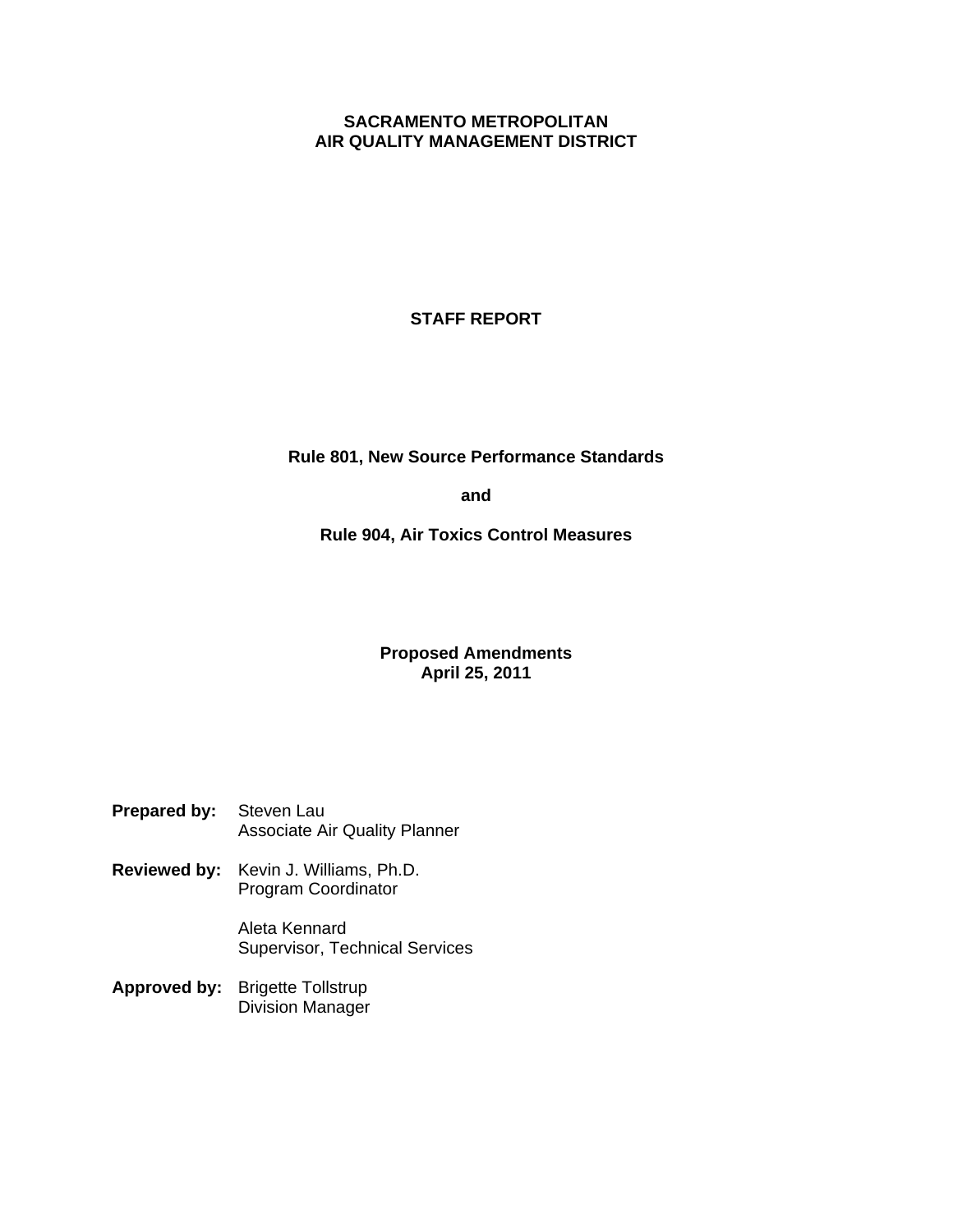## **BACKGROUND**

### Rule 801

New Source Performance Standards (NSPS) are promulgated by the United States Environmental Protection Agency (EPA) and apply to new, modified, and reconstructed sources. The NSPS are contained in Title 40 of the Code of Federal Regulations (CFR), Part 60. The purpose of these standards is to require best demonstrated technology to achieve continuous emission reductions. The NSPS program takes into consideration compliance costs, environmental impact, and energy effects, among other factors.

The Federal Clean Air Act (CAA) authorizes EPA to delegate authority for implementing and enforcing NSPS regulations to states or local districts. The Sacramento Metropolitan Air Quality Management District (SMAQMD, "District") first accepted delegation for the NSPS program on December 8, 1978.

Rule 801 was adopted on November 19, 1991, to incorporate the NSPS program by reference into the District rules. Sources are required to comply with all applicable NSPS subparts regardless of whether or not they are adopted by the District; however, adoption by the District facilitates implementation and enforcement, and makes it easier for sources to identify applicable requirements.

EPA continues to amend NSPS regulations and to promulgate NSPS subparts for new source categories and industries. The District amended Rule 801 in 1993, 1996, 1998, 2001, 2004, and 2008 to update the rule with the most recent NSPS regulations.

## Rule 904

The California Air Resources Board (CARB) adopts Airborne Toxic Control Measures (ATCMs) to reduce the emissions of identified toxic air contaminants. California Health and Safety Code (CSHC) §39666 gives CARB the authority to adopt ATCMs for non-vehicular sources, while CSHC §39667 gives CARB the authority to adopt ATCMs for vehicular emissions.

CSHC §39666(d) requires districts to implement and enforce ATCMs for nonvehicular sources. The District adopted Rule 904 on May 1, 1997, to incorporate by reference the ATCMs contained in Title 17 of the California Code of Regulations (CCR). Adopting by reference facilitates implementation and enforcement and makes it easier for sources to identify applicable requirements. Rule 904 was last amended on March 27, 2008 to update the rule with newly adopted ATCMs.

## **SUMMARY OF CHANGES**

## Rule 801

Since Rule 801 was last amended on March 27, 2008, the EPA has amended several of the NSPS. The amendments were mainly related to updating emission standards to match current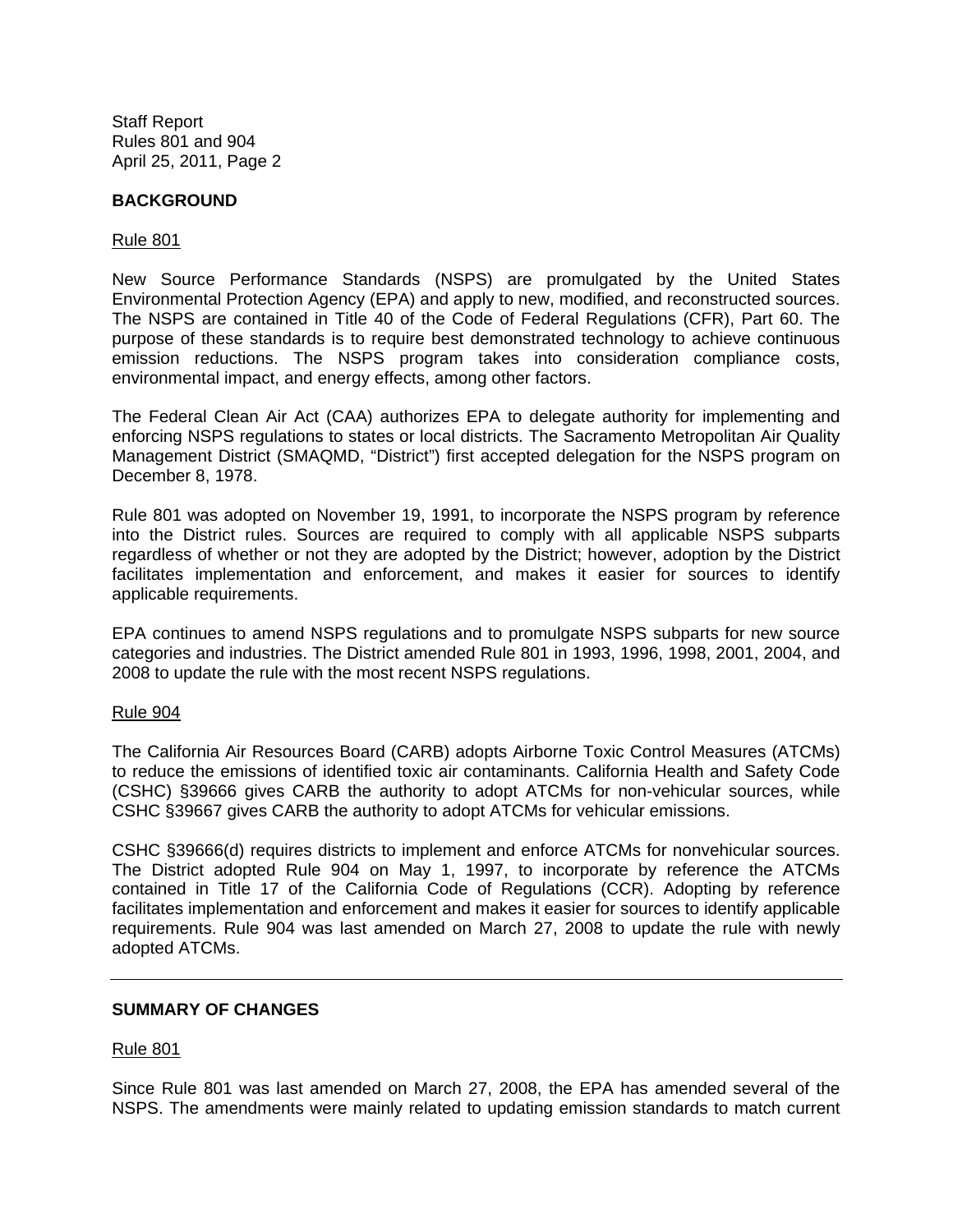technology, providing alternative compliance methods, or alternative testing and monitoring procedures. In addition, two new NSPS subparts – Subpart Ja (Standards of Performance for Petroleum Refineries for which Construction, Reconstruction, or Modification Commenced after May 14, 2007) and Subpart JJJJ (Standards of Performance for Stationary Spark Ignition Internal Combustion Engines) were promulgated.

#### New subparts

Subpart Ja applies to petroleum refineries which commence construction, reconstruction, or modification after May 14, 2007. An exception applies to flares, which have a later commencement date: June 24, 2008. This new subpart contains separate standards of performance for new, modified, or reconstructed processes at petroleum refineries. The final standards include emissions limitations and work practice standards for fluid catalytic cracking units, fluid coking units, delayed coking units, fuel gas combustion devices, and sulfur recovery plants. Currently, there are no petroleum refineries within the District, and none are expected in the future.

Subpart JJJJ applies to all new stationary spark ignition internal combustion engines combusting any fuel, such as natural gas, gasoline, liquefied petroleum gas, compressed natural gas, landfill gas, digester gas, etc. The pollutants regulated by the NSPS are nitrogen oxides  $(NO_x)$ , carbon monoxide  $(CO)$ , and volatile organic compounds  $(VOC)$ . Engines are subject to this subpart if they were manufactured, installed, modified, or reconstructed after applicable dates ranging from July 1, 2007 to January 1, 2011, depending on maximum engine power. Engine manufacturers are required to test and certify newly manufactured engines to meet the emissions standards and other requirements for new non-road spark ignition engines in the following groups:

- All engines with maximum power of 25 horsepower (HP) or less;
- Gasoline-fueled engines larger than 25 HP;
- Liquefied petroleum gas (LPG)-fueled engines larger than 25 HP

Manufacturers may participate in a voluntary certification program for engines that do not require mandatory certification. If an engine is certified and is operated in accordance with the manufacturer's instructions, the owner or operator is not required to perform initial or subsequent testing. Otherwise, the owner or operator must conduct an initial performance test and conduct subsequent tests at frequencies that depend on maximum engine power. Owners and operators of engines that are regulated under this subpart must keep maintenance records. Emergency engines do not have different requirements for testing and recordkeeping but have less restrictive emissions limits depending on their maximum engine power. Subpart JJJJ affects a wide range of industries and businesses within the District that may install, modify, or reconstruct engines, including: natural gas production operations, utility companies, distributed electrical generation systems, manufacturing operations, retail businesses, and government agencies.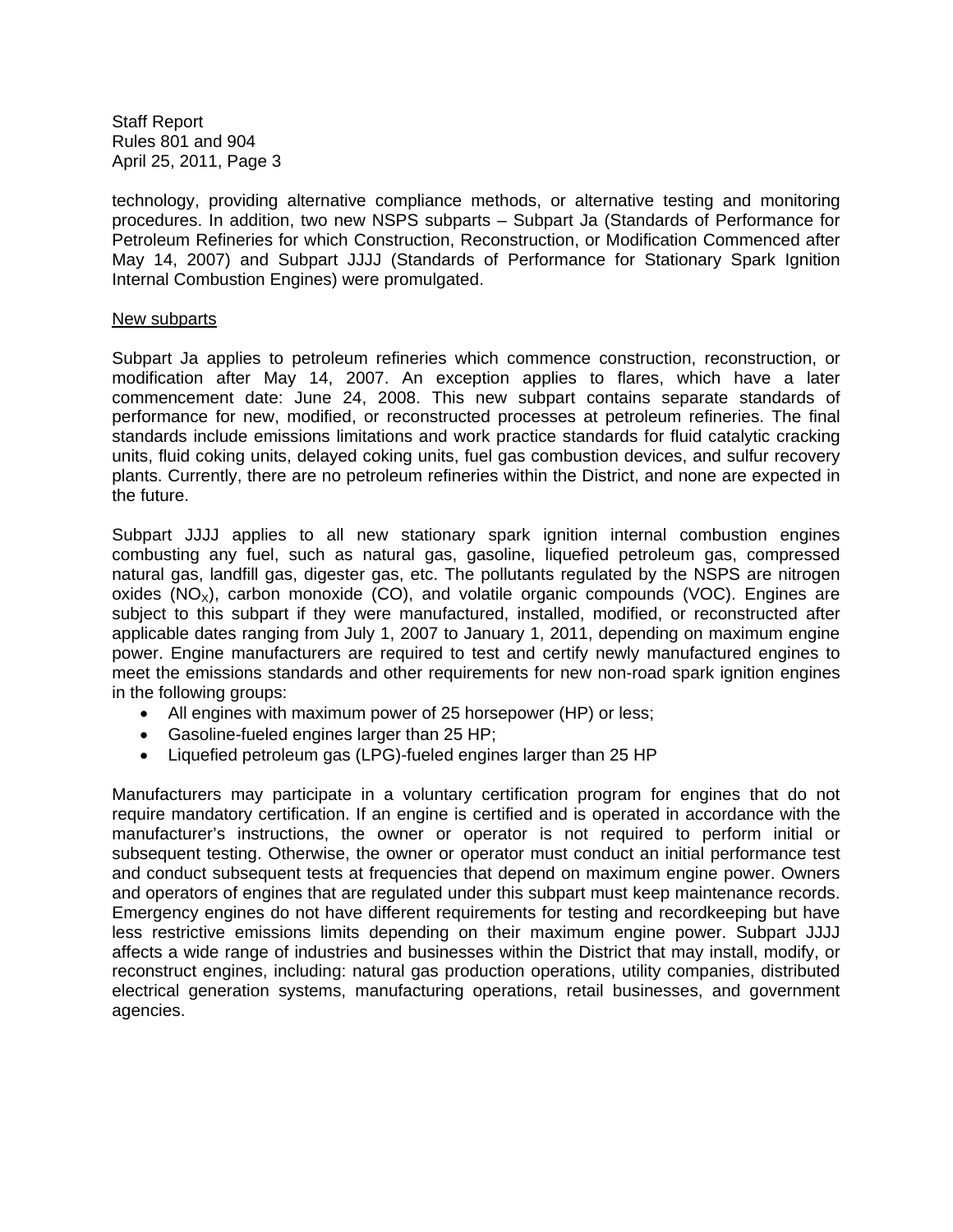#### Amended subparts

Several stationary sources in the District have emission units that are subject to standards that have been amended.

Subpart A (General Provisions) contains definitions, notification and recordkeeping procedures, general information, and requirements that apply to all NSPS sources. The latest changes include updates to test methods, updates to "Incorporations by Reference," changes to the delegations of authority to states and local agencies, and updates to the addresses for states and local agencies.

Subparts D, Da, Db, and Dc were amended in January 2009 to add compliance alternatives for businesses and eliminate the opacity standard for facilities with a particulate matter (PM) limit of 0.03 lb/million BTU or less and that use PM continuous emission monitors to demonstrate compliance. The latest amendments in January 2010 revised the testing requirements for steam generating units that elect to install particulate matter continuous emission monitoring systems, and amended the opacity monitoring requirements.

Subpart D (Fossil-Fuel Fired Steam Generators for which Construction is Commenced after August 17, 1971) applies to furnaces and boilers with heat inputs capacities greater than 250 million Btu per hour. It does not apply to heat recovery steam generators (HSRGs) that burn supplemental fuel as part of a combined cycle turbine system. Currently, there are no steam generating units in the District with heat input capacities large enough for Subpart D to apply.

Subpart Da (Electric Utility Steam Generating Units for which Construction is Commenced after September 18, 1978) applies to electric utility steam generating units (including HRSGs) with heat input capacities greater than 250 million Btu per hour (mmBtu/hr). Units subject to Subpart Da are exempt from Subpart D. Currently, there are no units within the District with heat input capacities large enough for Subpart Da to apply.

Subpart Db (Industrial-Commercial-Institutional Steam Generating Units) applies to steam generating units (including HRSGs) with heat input capacities greater than 100 mmBtu/hr, and for which construction, modification or reconstruction is commenced after June 19, 1984. Within the District, Subpart Db applies to the HRSG at Sacramento Power Authority and the boiler at the Sacramento Cogeneration Authority. One boiler at Campbell Soup Supply could become subject to Subpart Db if it is modified or reconstructed.

Subpart Dc (Small Industrial-Commercial-Institutional Steam Generating Units) applies to steam generating units (including HRSGs) with heat input capacities between 10 million and 100 mmBtu/hr and for which construction, modification or reconstruction is commenced after June 9, 1989. There are 70 boilers permitted with heat input capacities between 10 and 100 mmBtu/hr in the District. These boilers are subject to this subpart if they are constructed, modified, or reconstructed after June 8, 1989. The owners of these boilers include government agencies, hospitals, food processing companies, chemical plants, and defense contractors.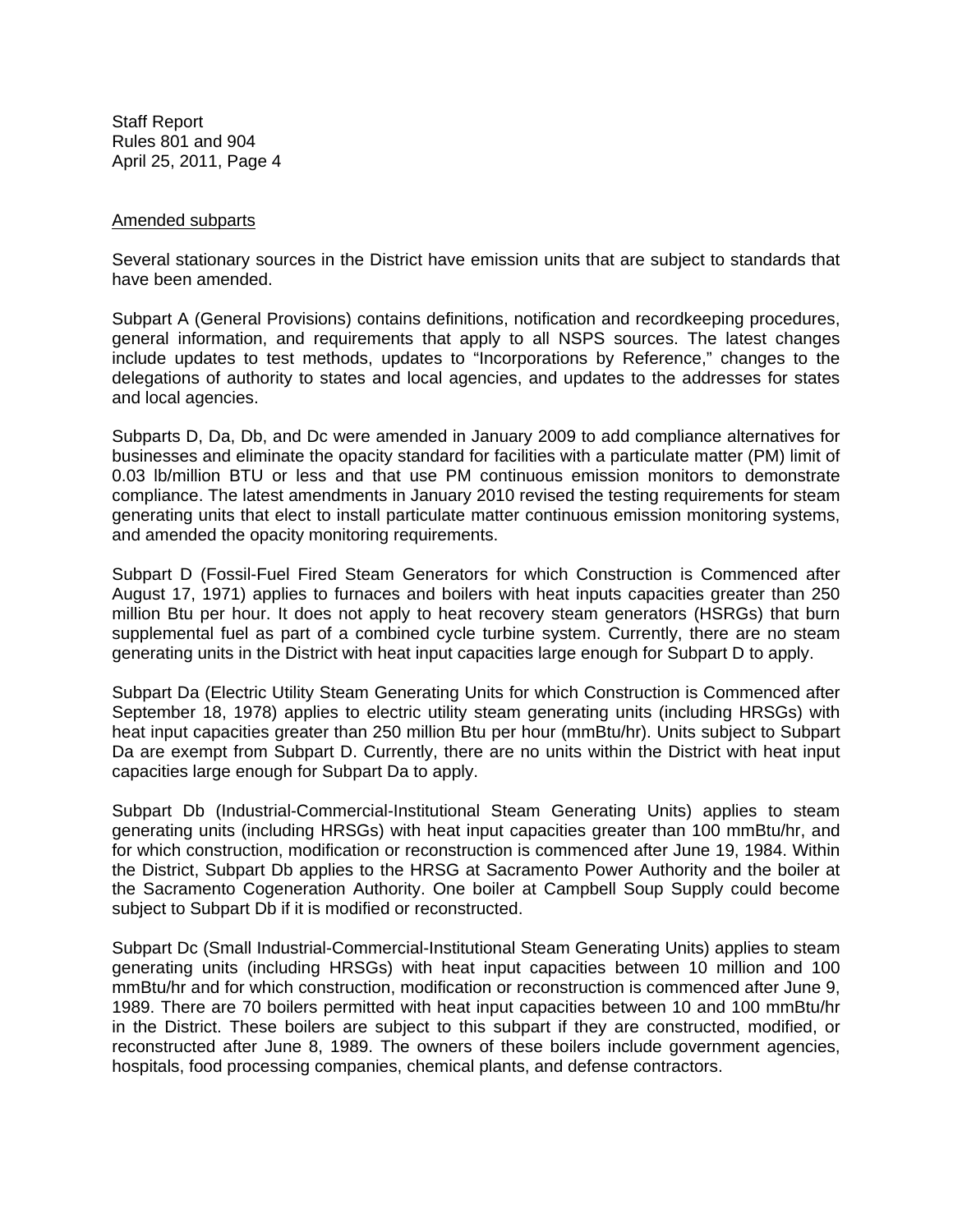Subpart KKKK (Stationary Combustion Turbines) applies to stationary combustion turbines with heat input capacities greater than 10 million Btu per hour, including turbines that are part of a combined cycle system, that commence construction, modification, or reconstruction after February 18, 2005. HRSGs of combined cycle systems are also subject to the requirements of this subpart. If a unit becomes subject to Subpart KKKK, any HRSG in not subject to Subparts Da, Db, or Dc, and the turbine is not subject to the older, less stringent Subpart GG (Stationary Gas Turbines). The amendment to Subpart KKKK removed the requirement to install pretreatment or post-treatment combustion control for turbines which burn low-sulfur content biogas. Currently, only two sources in Sacramento County are subject to this subpart: Carson Energy and Sacramento Cogeneration Authority. Carson Energy uses biogas-fired turbines and Sacramento Municipal Utility District Cosummes Power Plant is in the process of modifying their combined cycle turbine to use biogas fuel. In the future, if Sacramento Power Authority, UC Davis Medical Center, or others construct, modify, or reconstruct their turbines, they will become subject to Subpart KKKK.

In 2007, EPA amended Subpart VV (Equipment Leaks of VOC in the Synthetic Organic Chemicals Manufacturing Industry for which Construction, Reconstruction, or Modification Commenced after January 5, 1981, and on or before November 7, 2006) .and VVa (Equipment Leaks of VOC in the Synthetic Organic Chemicals Manufacturing Industry for which Construction, Reconstruction, or Modification Commenced after November 7, 2006). However, in June 2008, EPA stayed certain provisions of those amendments indefinitely in response to an industry petition for reconsideration. Specifically, industry objected to the definitions of the terms "process unit" and "capital expenditure" that were added in 2007, both of which modified the applicability of the standards to affected units. One source (Procter & Gamble) in Sacramento County has chemical process units that currently are subject to Subpart VV. If new chemical process units are constructed or the existing units undergo modification or reconstruction in the future, they could become subject to the more stringent leak monitoring and repair requirements of Subpart VVa.

Subpart OOO (Nonmetallic Mineral Processing Plants) applies to facilities that crush or grind nonmetallic minerals and that commenced construction, modification, or reconstruction after August 31, 1983. Some examples of nonmetallic minerals are crushed rock, sand and gravel, rock salt, clay, and pumice. The amendments to Subpart OOO revised the emissions limits and added testing and monitoring requirements for facilities which commenced construction, modification, or reconstruction on or after April 22, 2008. Six rock crushing businesses in Sacramento County may be affected by the amendment of this subpart. These businesses are A & A Concrete, A. Teichert and Son, Bell Marine, Granite Construction, Industrial Minerals, and Triangle Rock Products.

The following subparts were also amended by EPA since our last amendment of Rule 801. However, these new subparts do not apply to any current facilities, businesses, or industries in Sacramento County. If new sources of these types are constructed in the future, they may subject to the following amended subparts.

 Subpart Ec Standards of Performance for Hospital/Medical/Infectious Waste Incinerators for which Construction is Commenced after June 20, 1996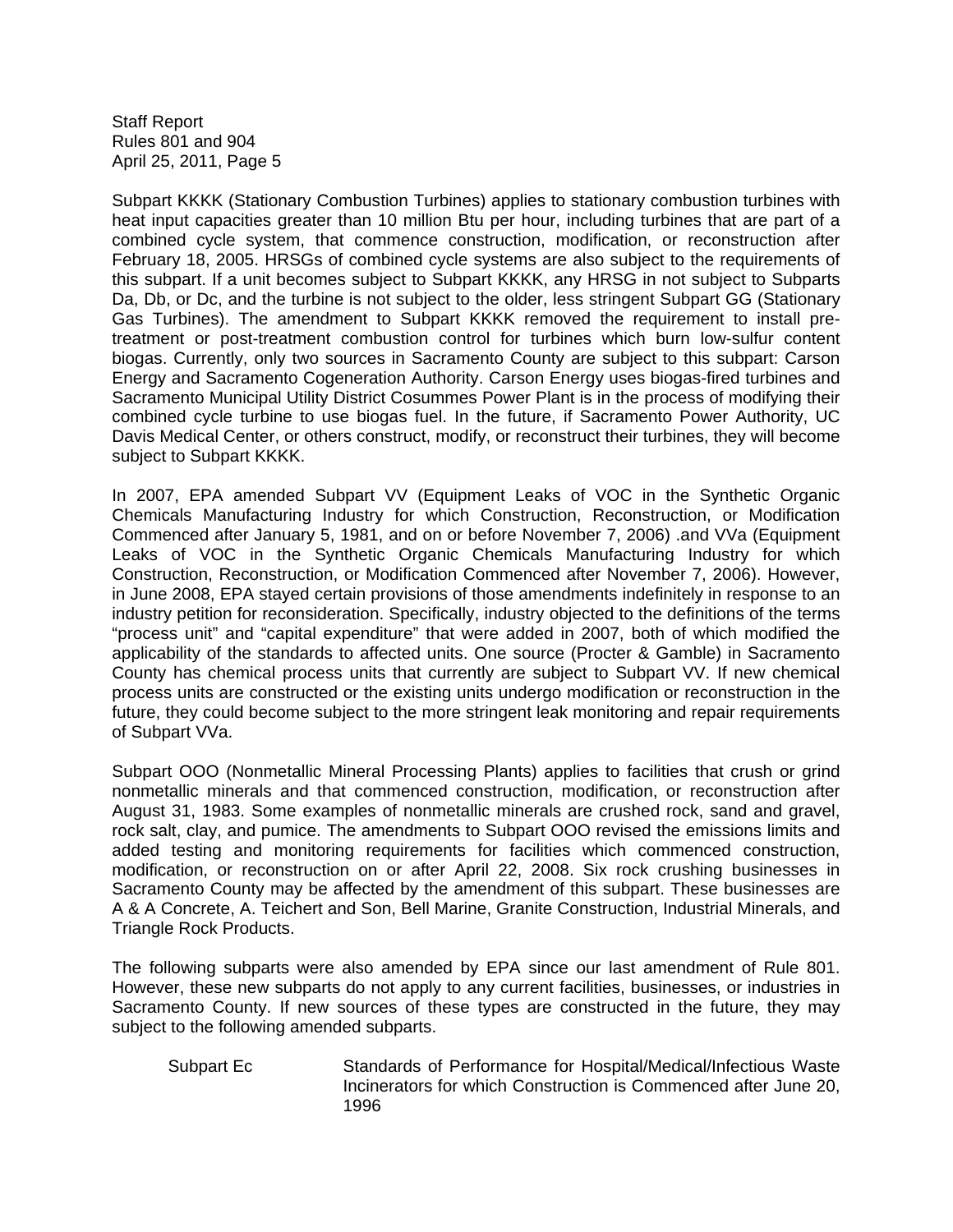| Standards of Performance for Portland Cement Plants             |  |  |  |
|-----------------------------------------------------------------|--|--|--|
| Standards of Performance for Coal Preparation and Processing    |  |  |  |
|                                                                 |  |  |  |
| Standards of Performance for Equipment Leaks of VOC in          |  |  |  |
| Petroleum Refineries for which Construction, Reconstruction, or |  |  |  |
| Modification Commenced after November 7, 2006                   |  |  |  |
|                                                                 |  |  |  |

The table in Appendix B lists the EPA actions on the NSPS program that have occurred since the last update to Rule 801 and briefly describes the requirements of each.

#### Rule 904

Rule 904 was last amended on March 27, 2008. Since that time, CARB has adopted one new ATCM to control the emissions of toxic air contaminants from composite wood products, and one existing ATCM was amended. The ATCM §93119 for limiting onboard incineration on cruise ships and oceangoing ships is not included in Rule 904 because Sacramento County has no coastline; therefore, this ATCM is not applicable to the District. The new and amended ATCM (in 17 CCR) that could potentially apply to sources within the District are described below.

The new ATCM §93120 is applicable to composite wood products and finished goods that contain composite wood products, that are sold, offered for sale, supplied, used, or manufactured for sale in California. The composite wood products covered by this regulation are hardwood plywood, particleboard, and medium density fiberboard. The purpose of the measure is to reduce formaldehyde emissions.

The amended ATCM §93118 for auxiliary diesel and diesel-electric engines operated on oceangoing vessels applies to very few, if any, vessels that currently navigate waterways within Sacramento County. The definition of California waters has been amended. Three new subsections, §93118.2, §93118.3, and §93118.5, were added to reduce pollutants from the use of auxiliary diesel and diesel-electric engines, propulsion diesel engines, and auxiliary boilers on ocean-going vessels, container vessels, passenger vessels, refrigerated cargo vessels, and harbor craft. Subsections §93118.2 and §93118.5 will apply to a very small number of vessels operating in the Sacramento River. Subsection §93118.3 only applies to specific major harbors in California; therefore, it is not applicable to the District.

The table in Appendix C lists the CARB actions on the ATCM program that have occurred since the last update to Rule 904 and briefly describes the requirements of each.

## **SOCIOECONOMIC IMPACT**

Sources must comply with the requirements included in Rules 801 and 904 whether or not the requirements are adopted by the District. The NSPS subparts included in Rule 801 are already in effect under federal regulations and are enforceable by U.S. EPA. The ATCMs included in Rule 904 are already in effect under state regulations and are enforceable by CARB and the District. The action of adopting these regulations by reference does not impose any additional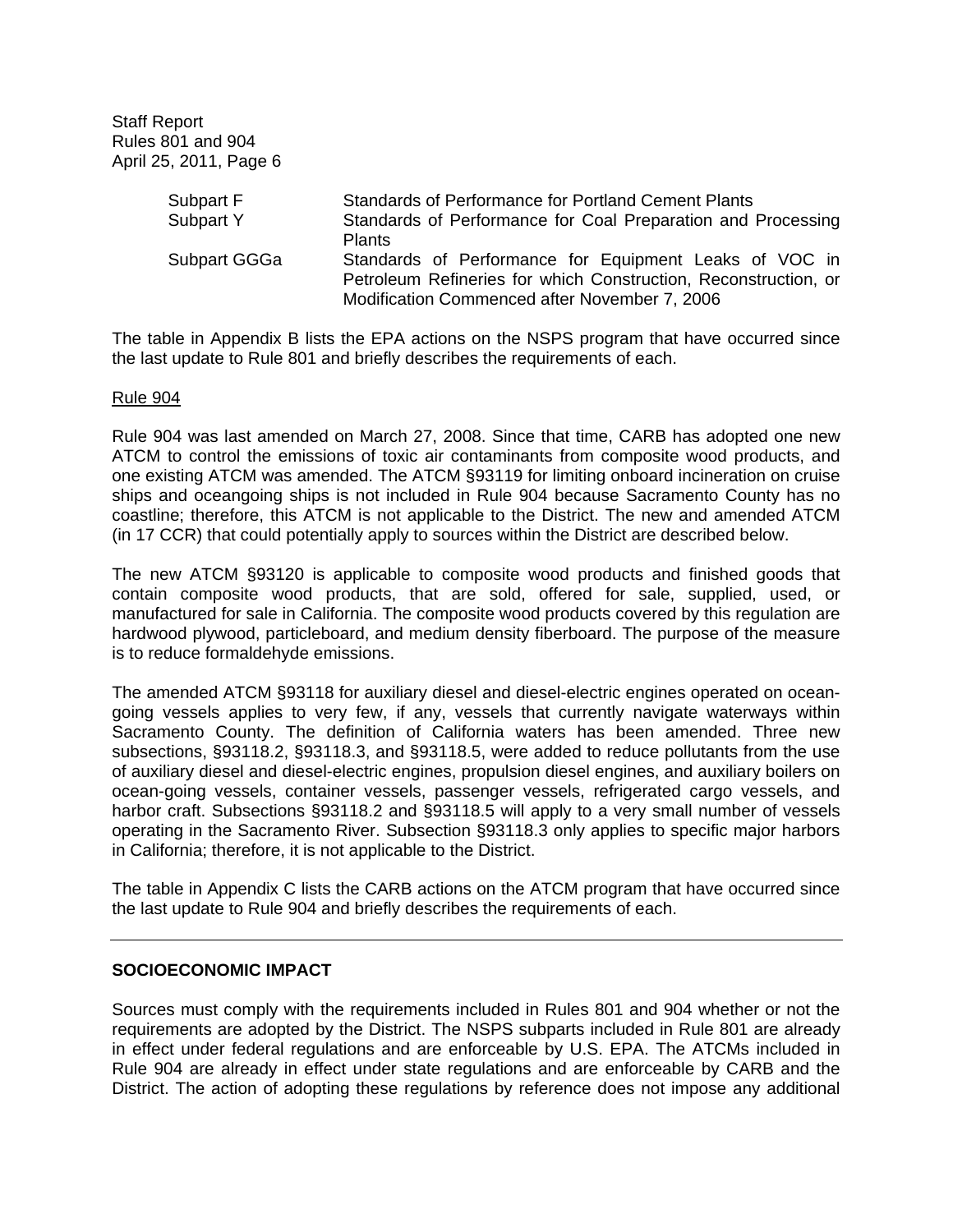requirements on affected sources. Therefore, there are no associated costs or socioeconomic impacts.

## **ENVIRONMENTAL REVIEW AND COMPLIANCE**

Staff finds that the proposed amendments to Rules 801 and 904 are exempt from the California Environmental Quality Act (CEQA) as ministerial actions under §15268 of the State CEQA Guidelines.

## **PUBLIC COMMENTS**

A public notice for the Board hearing to consider the amendments to Rules 801 and 904 will be published in the Sacramento Bee and mailed or e-mailed to interested parties at least 30 days prior to the hearing date, and the text of the proposed changes will be made available on that day. In addition, the amendment rules will be submitted to EPA and CARB for review.

Written comments may be sent to the District prior to the hearing. Oral and written testimony may be presented at the hearing.

## **FINDINGS**

The California Health and Safety Code, Division 26, Air Resources, requires local districts to comply with a rule adoption protocol as set forth in §40727 of the Code. This section has been revised through legislative mandate to contain six findings that the District must make when developing, amending, or repealing a rule. These findings and their statutory definitions are listed in the following tables: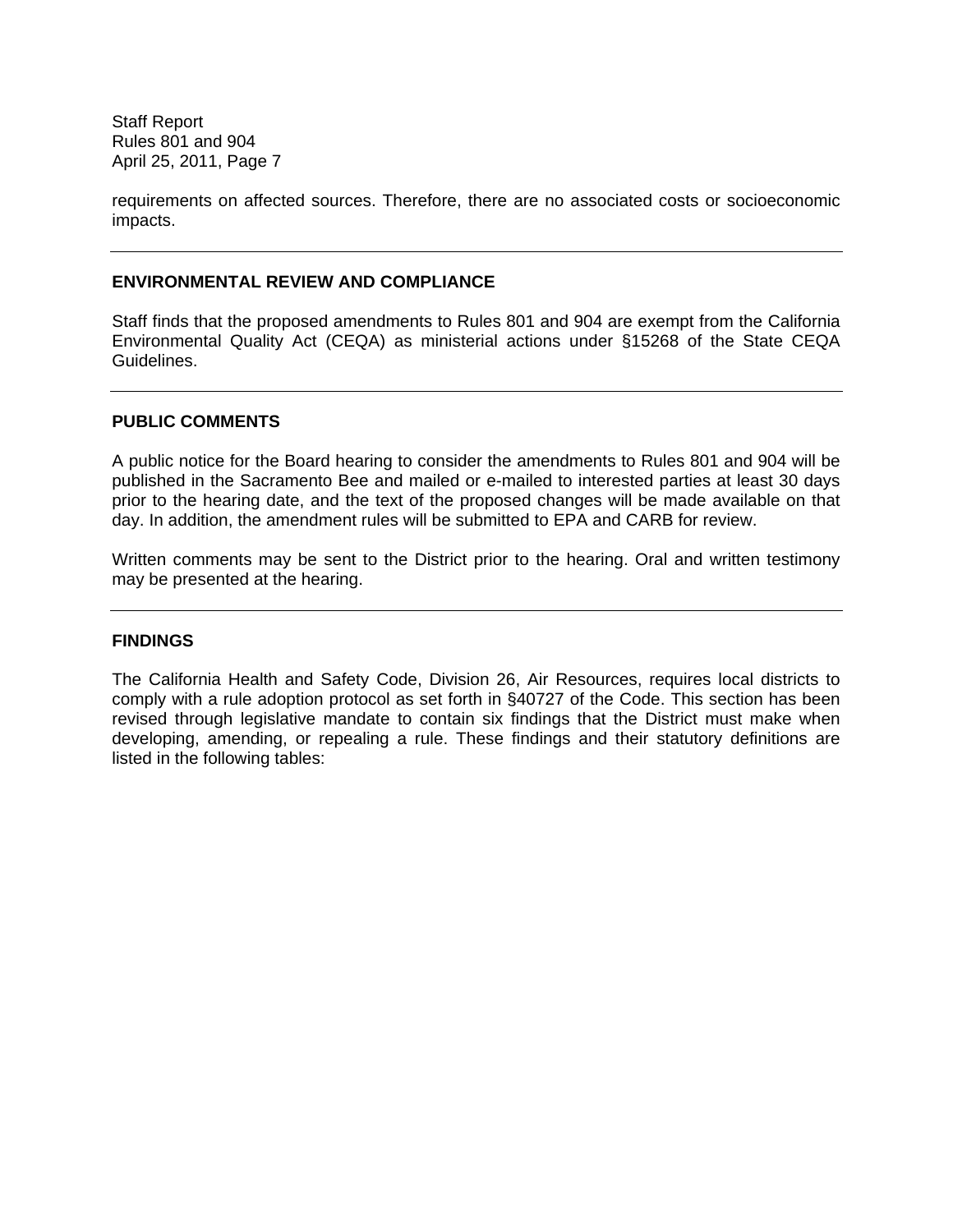# **Rule 801 – Required Findings**

| <b>Finding</b>                                                                                                  | <b>Finding Determination</b>                                                                                    |
|-----------------------------------------------------------------------------------------------------------------|-----------------------------------------------------------------------------------------------------------------|
| Authority: The District must find that a provision of law                                                       | The District is authorized to adopt and amend Rule 801                                                          |
| or of a state or federal regulation permits or requires the                                                     | by California Health and Safety Code (HSC) §40001,                                                              |
| District to adopt, amend, or repeal the rule.                                                                   | 40702, and 41010. The U.S. EPA has delegated to the                                                             |
|                                                                                                                 | District the authority to implement and enforce the NSPS                                                        |
|                                                                                                                 | program [40 CFR 60.4(d)(2)(vi)]. [HSC §40727(b)(2)].                                                            |
| Necessity: The District must find that the rulemaking                                                           | Amending Rule 801 allows the District to incorporate the                                                        |
| demonstrates that a need exists for the rule, or for its                                                        | most recent standards, which facilitates implementation                                                         |
| amendment or repeal.                                                                                            | and enforcement and makes it easier for sources to                                                              |
|                                                                                                                 | identify applicable requirements. [HSC $\S$ 40727(b)(1)].                                                       |
| Clarity: The District must find that the rule is written or                                                     | The District has reviewed the rule and determined that it                                                       |
| displayed so that its meaning can be easily understood                                                          | can be understood by the affected industries. In addition,                                                      |
| by the persons directly affected by it.                                                                         | the record contains no evidence that people directly                                                            |
|                                                                                                                 | affected by the rule cannot understand the rule. [HSC                                                           |
|                                                                                                                 | $\S$ 40727(b)(3)].                                                                                              |
| Consistency: The rule is in harmony with, and not in                                                            | The amendments are adopted by reference to 40 CFR                                                               |
| conflict with or contradictory to, existing statutes, court                                                     | Part 60; therefore, they are in harmony with existing                                                           |
| decisions, or state or federal regulations.                                                                     | federal regulations. They do not conflict with existing                                                         |
|                                                                                                                 | statutes or court decisions. [HSC §40727(b)(4)].                                                                |
| Non-Duplication: The District must find that either: 1)<br>The rule does not impose the same requirements as an | No state rule or regulation similarly applies to affected<br>sources. Although the amendments duplicate federal |
| existing state or federal regulation; or 2) that the                                                            | regulations, they are necessary and proper to allow the                                                         |
| duplicative requirements are necessary or proper to                                                             | District to retain its delegated authority to implement and                                                     |
| execute the powers and duties granted to, and imposed                                                           | enforce the NSPS program. [HSC §40727(b)(5)].                                                                   |
| upon the District.                                                                                              |                                                                                                                 |
| Reference: The District must refer to any statute, court                                                        | In amending Rule 801, the District is implementing                                                              |
| decision, or other provision of law that the District                                                           | §111(c) of the federal Clean Air Act, as amended in                                                             |
| implements, interprets, or makes specific by adopting,                                                          | 1990, which authorizes state adoption of the NSPS                                                               |
| amending or repealing the rule.                                                                                 | program. [HSC §40727(b)(6)].                                                                                    |
| Additional Informational Requirements: In complying                                                             | HSC §40727.2(g) exempts rules that are verbatim                                                                 |
| with HSC §40727.2, the District must identify all federal                                                       | incorporations by reference of the federal NSPS from the                                                        |
| requirements and District rules that apply to the same                                                          | requirements<br>imposed<br>by<br>$40727.2(a)$ -(f).<br>[HSC                                                     |
| equipment or source type as the proposed rule or                                                                | §40727.2].                                                                                                      |
| amendments.                                                                                                     |                                                                                                                 |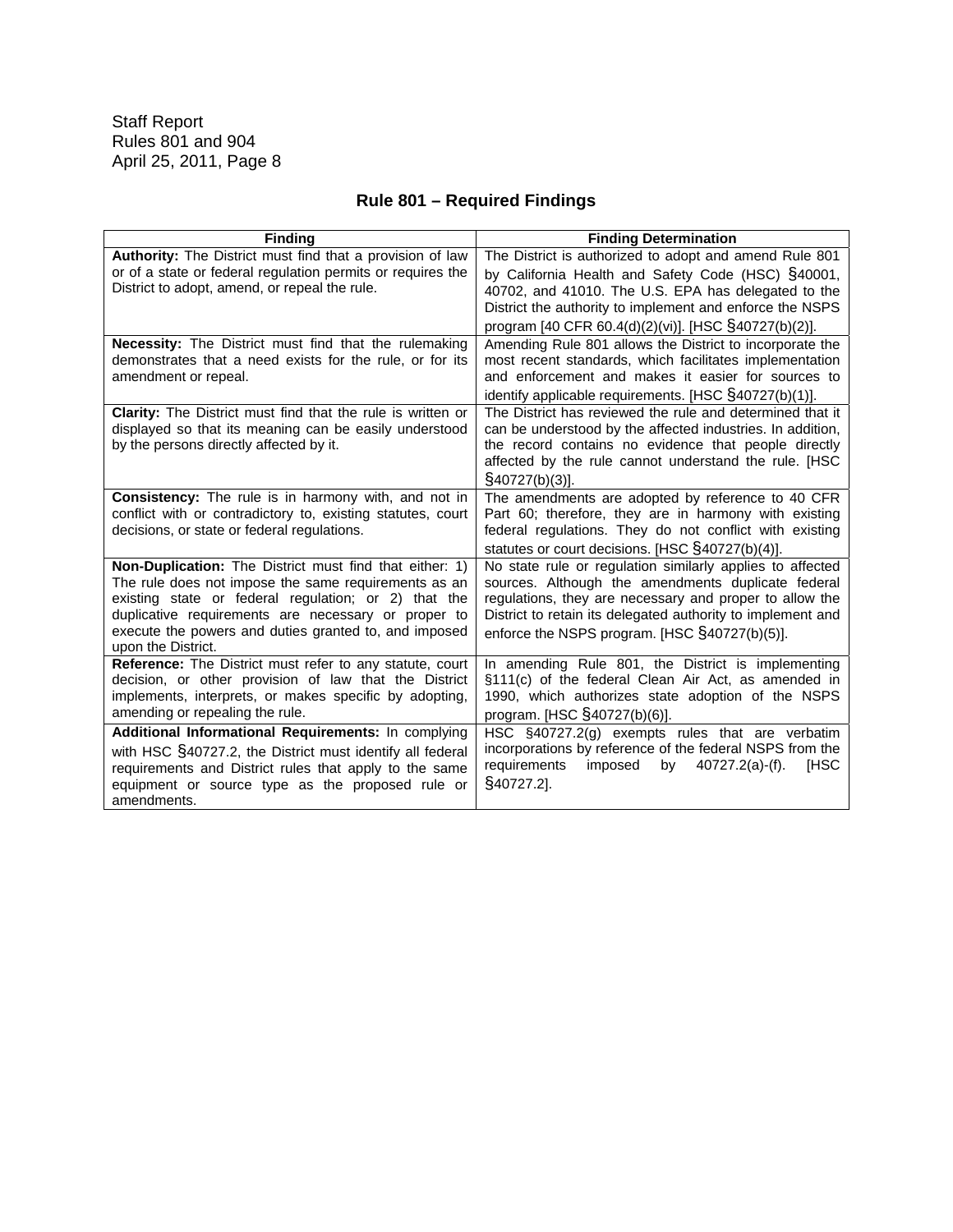# **Rule 904 – Required Findings**

| <b>Finding</b>                                                                                                                                                                                                                                                                                                       | <b>Finding Determination</b>                                                                                                                                                                                                                                                                                                                                 |
|----------------------------------------------------------------------------------------------------------------------------------------------------------------------------------------------------------------------------------------------------------------------------------------------------------------------|--------------------------------------------------------------------------------------------------------------------------------------------------------------------------------------------------------------------------------------------------------------------------------------------------------------------------------------------------------------|
| Authority: The District must find that a provision of law<br>or of a state or federal regulation permits or requires the                                                                                                                                                                                             | The District is authorized to adopt and amend Rule 904<br>by California Health and Safety Code (HSC) §39659,                                                                                                                                                                                                                                                 |
| District to adopt, amend, or repeal the rule.                                                                                                                                                                                                                                                                        | 40001, 40702 and 41010. [HSC §40727(b)(2)].                                                                                                                                                                                                                                                                                                                  |
| <b>Necessity:</b> The District must find that the rulemaking<br>demonstrates that a need exists for the rule, or for its<br>amendment or repeal.                                                                                                                                                                     | Amending Rule 904 allows the District to incorporate the<br>most recent ATCMs, which facilitates implementation and<br>enforcement as required by HSC §39666(d). [HSC<br>§40727(b)(1)].                                                                                                                                                                      |
| <b>Clarity:</b> The District must find that the rule is written or<br>displayed so that its meaning can be easily understood<br>by the persons directly affected by it.                                                                                                                                              | The District has reviewed the rule and determined that it<br>can be understood by the affected sources. In addition,<br>the record contains no evidence that people directly<br>affected by the rule cannot understand the rule. [HSC<br>$\S$ 40727(b)(3)].                                                                                                  |
| <b>Consistency:</b> The rule is in harmony with, and not in<br>conflict with or contradictory to, existing statutes, court<br>decisions, or state or federal regulations.                                                                                                                                            | The amendments are adopted by reference to the state<br>regulations contained in Title 17, Division 3, Chapter 1,<br>Subchapter 7.5 of the California Code of Regulations;<br>therefore, they are in harmony with existing state<br>regulations. They do not conflict with federal regulations,<br>existing statutes or court decisions. [HSC §40727(b)(4)]. |
| <b>Non-Duplication:</b> The District must find that either: 1)<br>The rule does not impose the same requirements as an<br>existing state or federal regulation; or 2) that the<br>duplicative requirements are necessary or proper to<br>execute the powers and duties granted to, and imposed<br>upon the District. | Although the amendments duplicate state regulations,<br>they are necessary and proper to allow the District to<br>implement and enforce the ATCMs as required by HSC<br>§39666(d). [HSC §40727(b)(5)].                                                                                                                                                       |
| <b>Reference:</b> The District must refer to any statute, court<br>decision, or other provision of law that the District<br>implements, interprets, or makes specific by adopting,<br>amending or repealing the rule.                                                                                                | In amending Rule 904, the District is making specific its<br>power and duties under HSC §<br>39666(d). [HSC<br>$\S$ 40727(b)(6)].                                                                                                                                                                                                                            |
| Additional Informational Requirements: In complying<br>with HSC §40727.2, the District must identify all federal<br>requirements and District rules that apply to the same<br>equipment or source type as the proposed rule or<br>amendments.                                                                        | HSC $\S$ 40727.2(g) exempts rules that are verbatim<br>incorporations by reference of the state ATCMs from the<br>requirements<br><b>IHSC</b><br>imposed<br>by<br>$40727.2(a)$ -(f).<br>§40727.2].                                                                                                                                                           |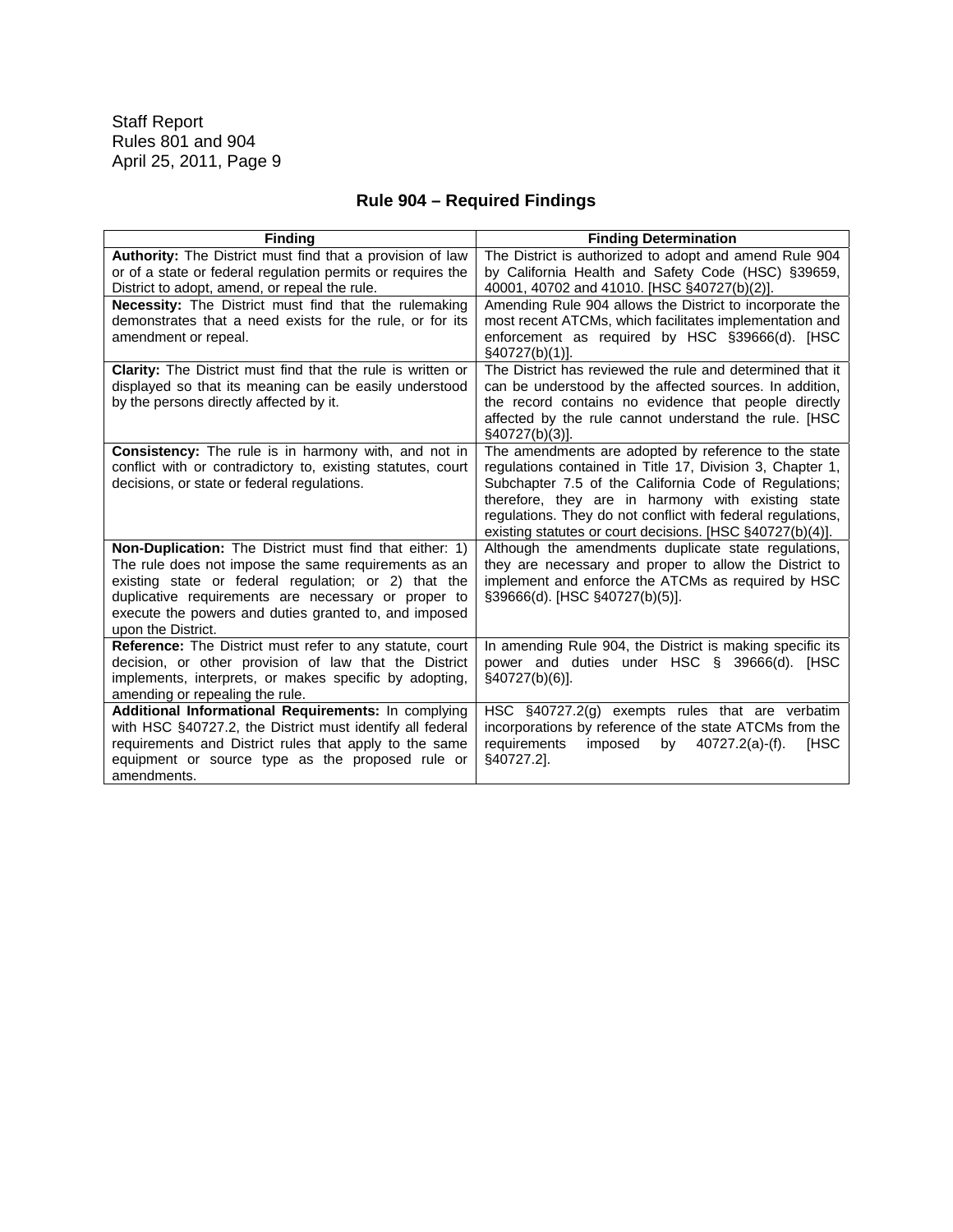## **APPENDIX A LIST OF CHANGES TO RULES**

| <b>Rule 801</b>                                                                                |                                                                                                                                                                          |
|------------------------------------------------------------------------------------------------|--------------------------------------------------------------------------------------------------------------------------------------------------------------------------|
| First Paragraph                                                                                | The first sentence was revised to show that the District is adopting the<br>provisions of 40 CFR Part 60 that are in effect on the date these<br>amendments are adopted. |
| Subparts A, D, Da, Db, Dc,<br>Ec, F, J, Y, VV. VVa, GGG,<br>GGGa, NNN, OOO, and<br><b>KKKK</b> | Revised to show the date and Federal Register citation of the most recent<br>amendment to each of these subparts.                                                        |
| Subparts Eb, Ec, Kb, Y,<br>DDD, III, LLL, VVV, NNN,<br>QQQ, RRR, TTT, and<br>EEEE              | Revised subpart titles to match exactly with 40 CFR Part 60                                                                                                              |
| Subpart Ja                                                                                     | New subpart added.                                                                                                                                                       |
| Subpart JJJJ                                                                                   | New subpart added.                                                                                                                                                       |
| <b>Rule 904</b>                                                                                |                                                                                                                                                                          |
| First Paragraph                                                                                | Revised to show that the District is adopting the provisions of 17 CCR that<br>are in effect on the date these amendments are adopted.                                   |
| §93118.2                                                                                       | New ATCM added.                                                                                                                                                          |
| §93118.5                                                                                       | New ATCM added                                                                                                                                                           |
| §93120                                                                                         | New ATCM added.                                                                                                                                                          |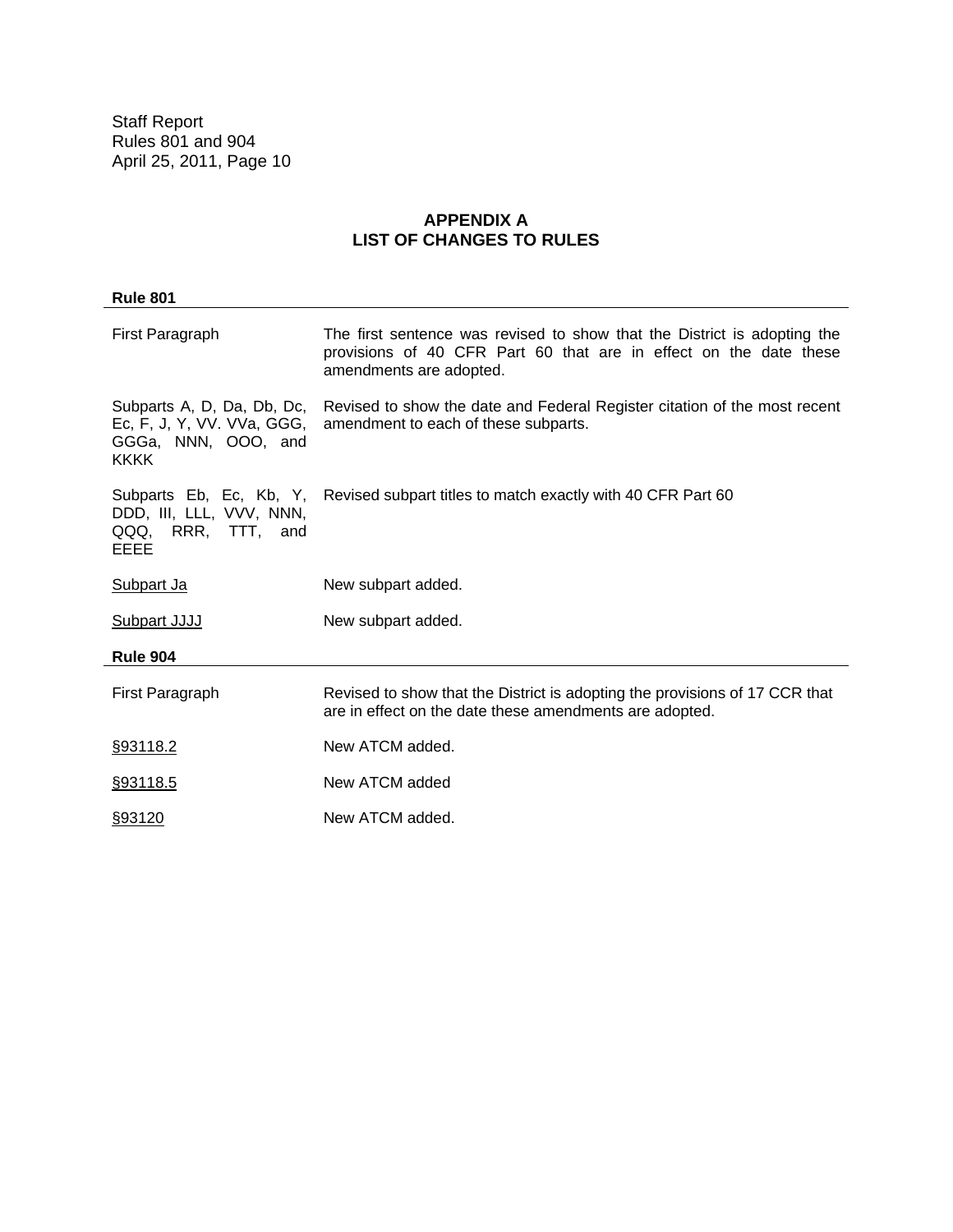# **APPENDIX B LIST OF NSPS AMENDMENTS**

| <b>Federal Register</b><br><b>Citation</b> | <b>Affected Subparts</b>         | <b>Summary of Action</b>                                                                                                                                                                                                                                                                                                                                                                                                                                                                                                                                                                                                                                                        |
|--------------------------------------------|----------------------------------|---------------------------------------------------------------------------------------------------------------------------------------------------------------------------------------------------------------------------------------------------------------------------------------------------------------------------------------------------------------------------------------------------------------------------------------------------------------------------------------------------------------------------------------------------------------------------------------------------------------------------------------------------------------------------------|
| 73 FR 3568<br><b>January 18. 2008</b>      | A and JJJJ                       | EPA promulgated new source standards of<br>performance for stationary spark ignition<br>internal combustion engines.                                                                                                                                                                                                                                                                                                                                                                                                                                                                                                                                                            |
| 73 FR 29691<br>May 22, 2008                | Appendices A-2, A-<br>4, and A-7 | EPA updated five continuous instrumental<br>test methods which contained inadvertent<br>errors and provisions that needed to be<br>clarified.                                                                                                                                                                                                                                                                                                                                                                                                                                                                                                                                   |
| 73 FR 31372<br>June 2, 2008                | VV, VVa, GGG, and<br>GGGa        | EPA stayed certain provisions of its 2007<br>amendments to the standards of performance<br>for equipment leaks of VOC in the Synthetic<br>Organic Chemicals Manufacturing Industry<br>(SOCMI) and petroleum refineries. These<br>2007 amendments were stayed indefinitely in<br>industry petition<br>response<br>to<br>an<br>for<br>Specifically,<br>reconsideration.<br>industry<br>objected to the definitions of the terms<br>"process unit" and "capital expenditure" that<br>were added in 2007, both of which modified<br>the applicability of the standards to affected<br>units.                                                                                        |
| 73 FR 35838<br>June 24, 2008               | A, J, and Ja                     | final<br>amendments<br>EPA<br>issued<br>the<br>to<br>Standards of Performance for Petroleum<br>Refineries.<br>EPA<br>promulgated<br>separate<br>standards for new process units at petroleum<br>refineries.<br>The final<br>standards<br>for new<br>process units include emissions limitations<br>and work practice standards for fluid catalytic<br>cracking units, fluid coking units, delayed<br>coking units, fuel gas combustion devices,<br>and sulfur recovery plants. These final<br>standards reflect demonstrated improvements<br>in emissions control technologies and work<br>practices<br>that<br>have<br>occurred<br>since<br>promulgation of the old standards. |
| 73 FR 43626<br>July 28, 2008               | Ja                               | EPA revised the effective date of Subpart Ja<br>September 26, 2008 because<br>the<br>to<br>previously set date of June 24, 2008 in the<br>Federal Register did not satisfy<br>the<br>requirements of the Congressional Review<br>Act.                                                                                                                                                                                                                                                                                                                                                                                                                                           |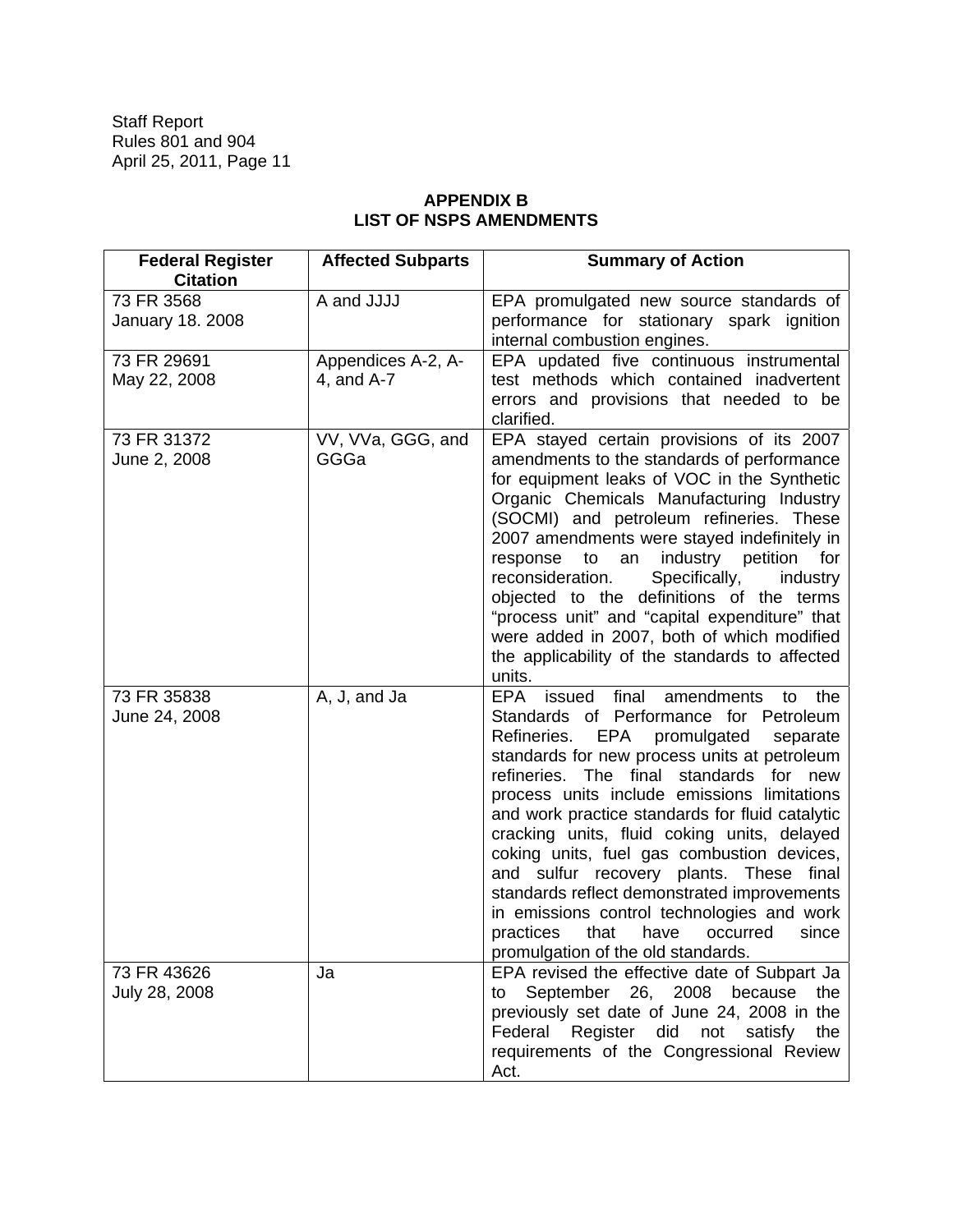| <b>Federal Register</b><br><b>Citation</b>        | <b>Affected Subparts</b> | <b>Summary of Action</b>                                                                                                                                                                                                                                                                                                                                                                                                                     |
|---------------------------------------------------|--------------------------|----------------------------------------------------------------------------------------------------------------------------------------------------------------------------------------------------------------------------------------------------------------------------------------------------------------------------------------------------------------------------------------------------------------------------------------------|
| 73 FR 55751<br>September 26, 2008                 | Ja                       | EPA granted a request for reconsideration<br>and a stay for certain specific provisions in<br>the promulgated Standards of Performance<br>Petroleum<br>Refineries<br>for<br>for<br>which<br>Construction, Reconstruction, or Modification<br>Commenced after May 14, 2007. Subpart Ja,<br>§60.100a(c), the definition of "flare" in<br>§60.101a, and §§60.102a(g), 60.107a(d), and<br>60.107a(e) were stayed until December 25,<br>2008.     |
| 73 FR 59034<br>October 8, 2008                    | <b>JJJJ</b>              | EPA set emissions standards for new non-<br>spark-ignition<br>road<br>engines<br>that<br>will<br>substantially reduce emissions from these<br>engines. The exhaust emission standards<br>apply starting in 2010 for new land-based,<br>spark-ignition engines at or below 19 kW (25<br>horsepower).                                                                                                                                          |
| 73 FR 78199<br>December 22, 2008                  | A                        | EPA promulgated a voluntary alternative work<br>practice for leak detection and repair using a<br>newly developed technology, optical gas<br>imaging. The alternative has been amended<br>in the final rule to add a requirement to<br>perform monitoring once per year using the<br>Method 21 leak detection instrument. The<br>action revised the General Provisions to<br>incorporate the final alternative work practice.                |
| 73 FR 78546; 73 FR<br>78549<br>December 22, 2008` | Ja                       | EPA received adverse comments on the<br>Standards of Performance for Petroleum<br><b>Refineries</b><br>for<br>which<br>Construction,<br>Reconstruction, or Modification Commenced<br>after May 14, 2007. EPA made an interim and<br>direct final action on the new standards of<br>performance refineries, which granted a stay<br>of §60.100a, §60.101a, §60.102a,<br>and<br>§60.107a until a final decision is reached on<br>these issues. |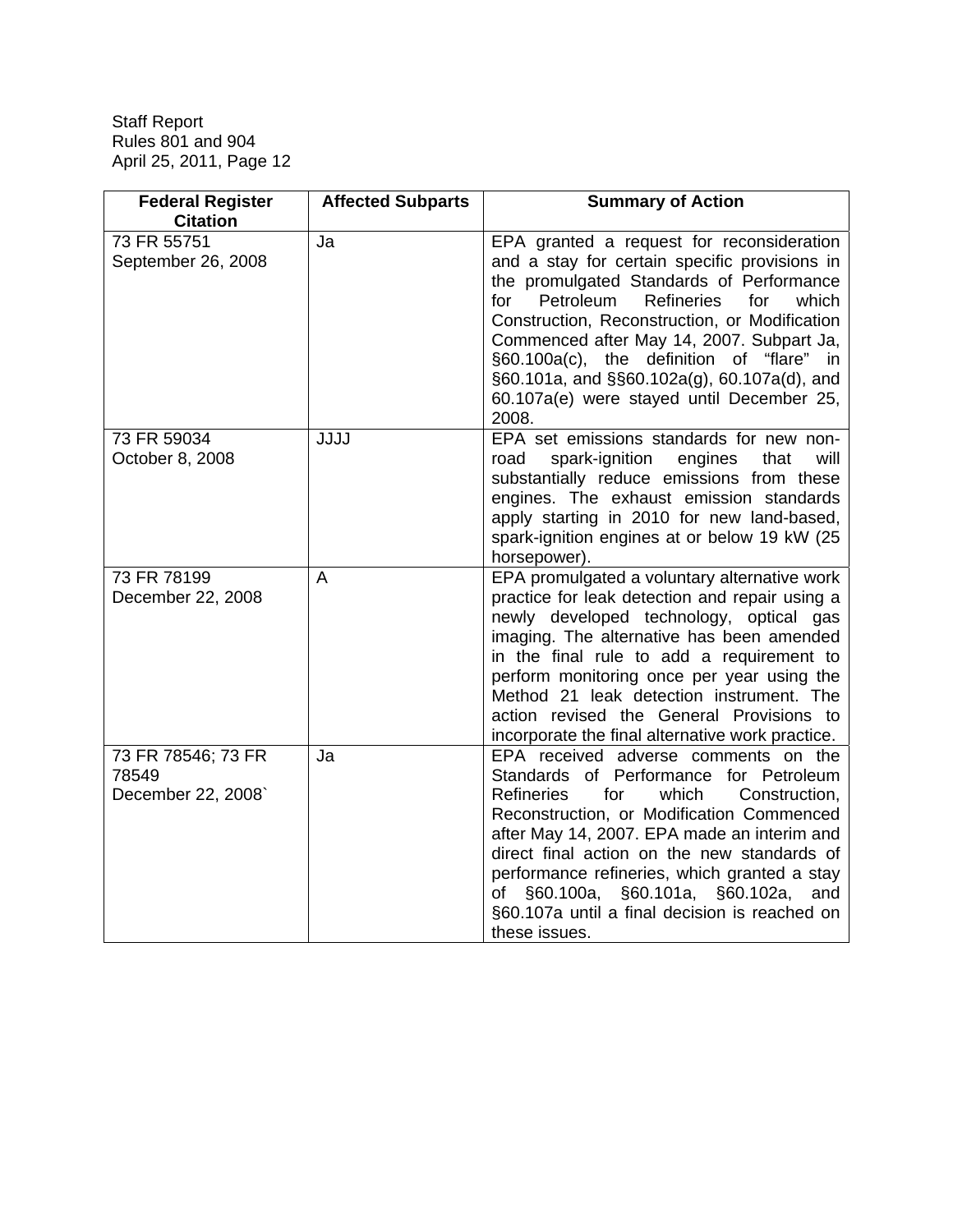| <b>Federal Register</b><br><b>Citation</b> | <b>Affected Subparts</b>    | <b>Summary of Action</b>                                                                                                                                                                                                                                                                                                                                                                                                                                                                                                                                                                                                                                                                                                                                           |
|--------------------------------------------|-----------------------------|--------------------------------------------------------------------------------------------------------------------------------------------------------------------------------------------------------------------------------------------------------------------------------------------------------------------------------------------------------------------------------------------------------------------------------------------------------------------------------------------------------------------------------------------------------------------------------------------------------------------------------------------------------------------------------------------------------------------------------------------------------------------|
| 74 FR 5072<br>January 28, 2009             | A, D, Da, Db, and<br>Dc     | EPA amended the new source performance<br>standards (NSPS) for fossil-fuel-fired steam<br>generators, electric utility steam generating<br>industrial-commercial-institutional<br>units,<br>steam generating units, and small industrial-<br>commercial-institutional<br>steam<br>generating<br>units.<br>The regulation amendments<br>add<br>compliance alternatives for owners<br>and<br>operators of certain<br>affected<br>sources,<br>eliminate the opacity standard for facilities<br>with a particulate matter (PM) limit of 0.03<br>Ib/million British thermal units or less that<br>choose to voluntarily install and use PM<br>continuous emission monitors to demonstrate<br>compliance with that limit, and correct<br>technical and editorial errors. |
| 74 FR 11858<br>March 20, 2009              | <b>KKKK</b>                 | EPA amended the sulfur dioxide air emission<br>standards for stationary combustion turbines<br>that burn biogas. The amendment removed<br>the burden that required the owners or<br>of turbines<br>burning<br>operators<br>biogas<br>containing relatively low amounts of sulfur-<br>containing compounds to install pre-treatment<br>or post-treatment combustion controls to<br>lower sulfur dioxide emissions. EPA had not<br>intended to require these controls because<br>the control costs are substantially greater<br>than the environmental benefit resulting from<br>the decrease in sulfur dioxide emissions.                                                                                                                                           |
| 74 FR 12575<br>March 25, 2009              | Appendices A-7, B,<br>and F | EPA promulgated Performance Specification<br>(PS) 16 for predictive emissions monitoring<br>systems (PEMS). PS16 provides testing<br>requirements for assessing the acceptability<br>of PEMS when they are initially installed.<br>PS16 will apply to any PEMS required in the<br>future rules in 40 CFR Part 60, and in cases<br>where<br><b>EPA</b><br>petitions<br>source<br>the<br>a<br>Administrator and receives approval to use a<br>PEMS in lieu of another emissions monitoring<br>system required under the regulation. EPA<br>also finalized minor technical amendment in<br>the appendices.                                                                                                                                                            |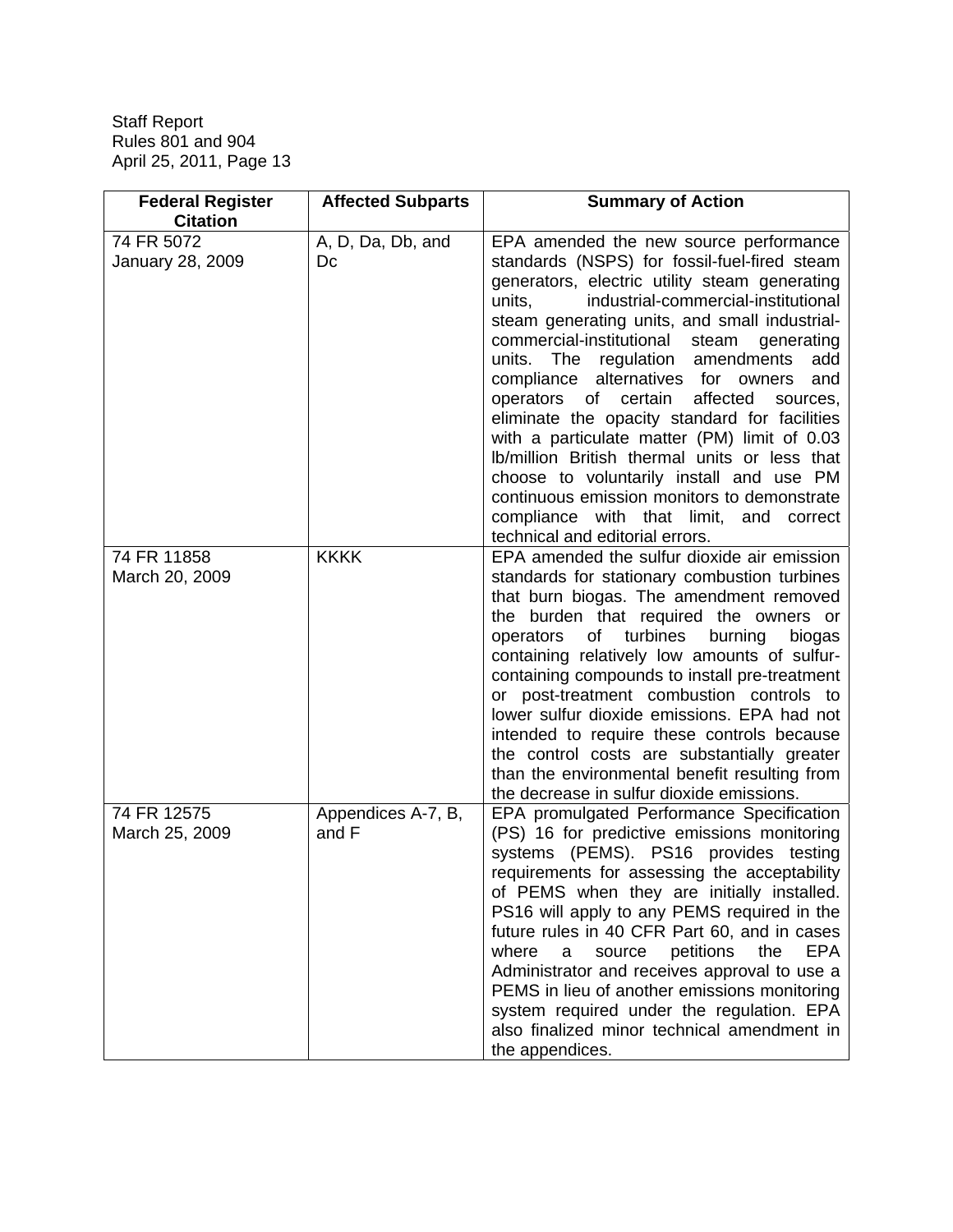| <b>Federal Register</b><br><b>Citation</b> | <b>Affected Subparts</b>    | <b>Summary of Action</b>                                                                                                                                                                                                                                                                                                                                                                                                                                                                                                                                                                                                                                                                                                                                          |
|--------------------------------------------|-----------------------------|-------------------------------------------------------------------------------------------------------------------------------------------------------------------------------------------------------------------------------------------------------------------------------------------------------------------------------------------------------------------------------------------------------------------------------------------------------------------------------------------------------------------------------------------------------------------------------------------------------------------------------------------------------------------------------------------------------------------------------------------------------------------|
| 74 FR 18474<br>April 23, 2009              | Appendix B                  | EPA revised Appendix B of Part 60 to correct<br>typographical, printing, and grammatical<br>errors that appeared on 74 FR 12575, March<br>25, 2009.                                                                                                                                                                                                                                                                                                                                                                                                                                                                                                                                                                                                               |
| 74 FR 19294<br>April 28, 2009              | 000                         | EPA amended the Standards of Performance<br>for Nonmetallic Mineral Processing Plants(s)<br>(NMPP). The amendments included revisions<br>to the emissions limits for NMPP affected<br>facilities<br>which<br>commence<br>construction,<br>reconstruction, or modification on or after<br>April 22, 2008. The amendments for NMPP<br>also include: Additional testing and monitoring<br>requirements for affected facilities<br>that<br>commence construction, modification, or<br>reconstruction on or after April 22, 2008;<br>exemption of affected facilities that process<br>wet material from this amendment; changes<br>to simplify the notification requirements for all<br>affected facilities; and changes to definitions<br>and various clarifications. |
| 74 FR 25666<br>May 29, 2009                | Appendices A-2 and<br>$A-4$ | EPA made technical corrections to five test<br>methods that were published in 73 FR 29691,<br>May 22, 2008. Inadvertent printing errors<br>were made in the previous publication. Text<br>insertions<br>misplaced,<br>were<br>duplicate<br>insertions were made, and the definition for<br>system bias was inadvertently revised.                                                                                                                                                                                                                                                                                                                                                                                                                                 |
| 74 FR 29948<br>June 24, 2009               | <b>NNN</b>                  | EPA revised an incorrectly printed equation<br>on Code of Federal Regulations, Part 60,<br>revised as of July 1, 2008, on page 637, in<br>§60.664.                                                                                                                                                                                                                                                                                                                                                                                                                                                                                                                                                                                                                |
| 74 FR 51368<br>October 6, 2009             | A and Ec                    | EPA revised NSPS and emissions guidelines<br>hospital/medical/infectious<br>for<br>waste<br>incinerators (HMIWI). These standards and<br>guidelines<br>were<br>originally<br>adopted<br>on<br>September 15, 1997, but the Sierra Club and<br>Natural Resource Defense Council filed a<br>lawsuit to challenge the standards and<br>guidelines. The U.S. Court of Appeals for the<br>District of Columbia Circuit remanded the<br>HMIWI regulations on March 2, 1999, for<br>further explanation of EPA's reasoning in<br>determining the minimum regulatory "floor" for<br>existing<br>and<br>HMIWI.<br>The<br>new<br>rule                                                                                                                                        |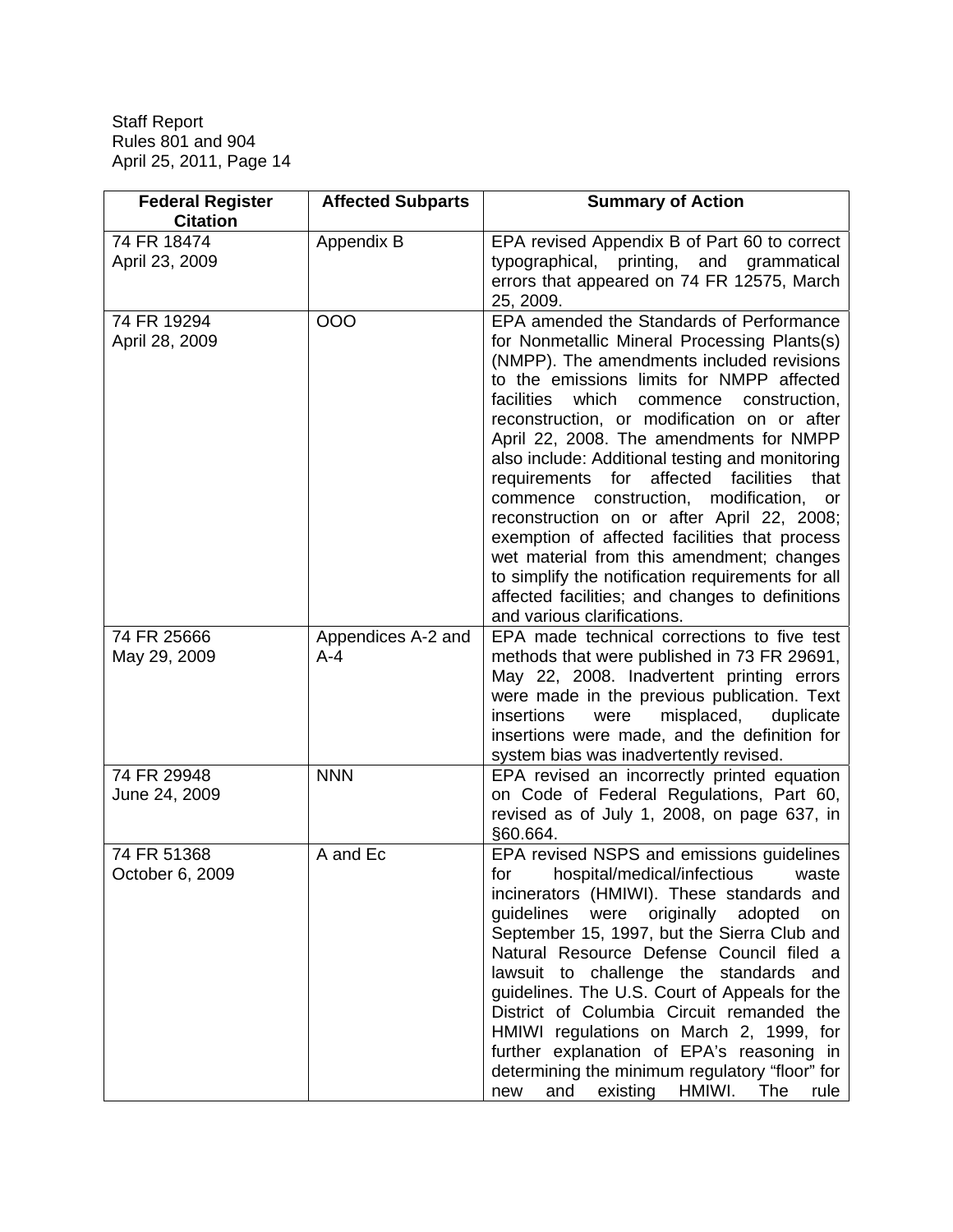| <b>Federal Register</b><br><b>Citation</b> | <b>Affected Subparts</b> | <b>Summary of Action</b>                                                                                                                                                                                                                                                                                                                                                                                                                                                                                                                                                                                                                                                                                                                                                                                                              |
|--------------------------------------------|--------------------------|---------------------------------------------------------------------------------------------------------------------------------------------------------------------------------------------------------------------------------------------------------------------------------------------------------------------------------------------------------------------------------------------------------------------------------------------------------------------------------------------------------------------------------------------------------------------------------------------------------------------------------------------------------------------------------------------------------------------------------------------------------------------------------------------------------------------------------------|
|                                            |                          | promulgated EPA's response to the Court's<br>remand and satisfied the CAA §129(a)(5)<br>requirements to conduct a review of the<br>standards every five years.                                                                                                                                                                                                                                                                                                                                                                                                                                                                                                                                                                                                                                                                        |
| 74 FR 51950<br>October 8, 2009             | A and Y                  | EPA promulgated amendments to the NSPS<br>for coal preparation and processing plants.<br>The amendments include revisions to the<br>emission limits for particulate matter and<br>standards<br>for<br>thermal<br>opacity<br>dryers,<br>pneumatic coal cleaning equipment, and coal<br>handling equipment (coal processing, coal<br>storage systems, and coal transfer and<br>loading systems) located at coal preparation<br>and processing plants. The revised limits<br>apply to affected facilities that commence<br>construction, modification, or reconstruction<br>after April 28, 2008. The amendments<br>established a sulfur dioxide $(SO2)$ emission<br>limit and a combined nitrogen oxide $(NOx)$<br>and carbon monoxide (CO) emissions limit for<br>thermal dryers located at coal preparation<br>and processing plants. |
|                                            |                          | The amendments also established work<br>practice standards to control fugitive coal dust<br>emissions from open storage piles located at<br>coal preparation and processing plants. The<br>$SO2$ limit, the NO <sub>X</sub> /CO limits, and the work<br>practice standards apply to affected facilities<br>that commence construction, modification, or<br>reconstruction of which commences after May<br>27, 2009.                                                                                                                                                                                                                                                                                                                                                                                                                   |
|                                            |                          | EPA modified the definition of thermal dryer<br>to include both direct contact and indirect<br>contact thermal dryers drying all coal ranks;<br>modified the definition of pneumatic coal-<br>cleaning equipment to include equipment<br>cleaning all coal ranks; and amended the<br>definition of coal to include coal refuse. The<br>modified<br>definitions<br>thermal<br>of<br>dryer,<br>pneumatic coal cleaning equipment, and coal<br>will be used to determine whether the<br>standards apply to facilities that commence<br>construction, modification, or reconstruction                                                                                                                                                                                                                                                     |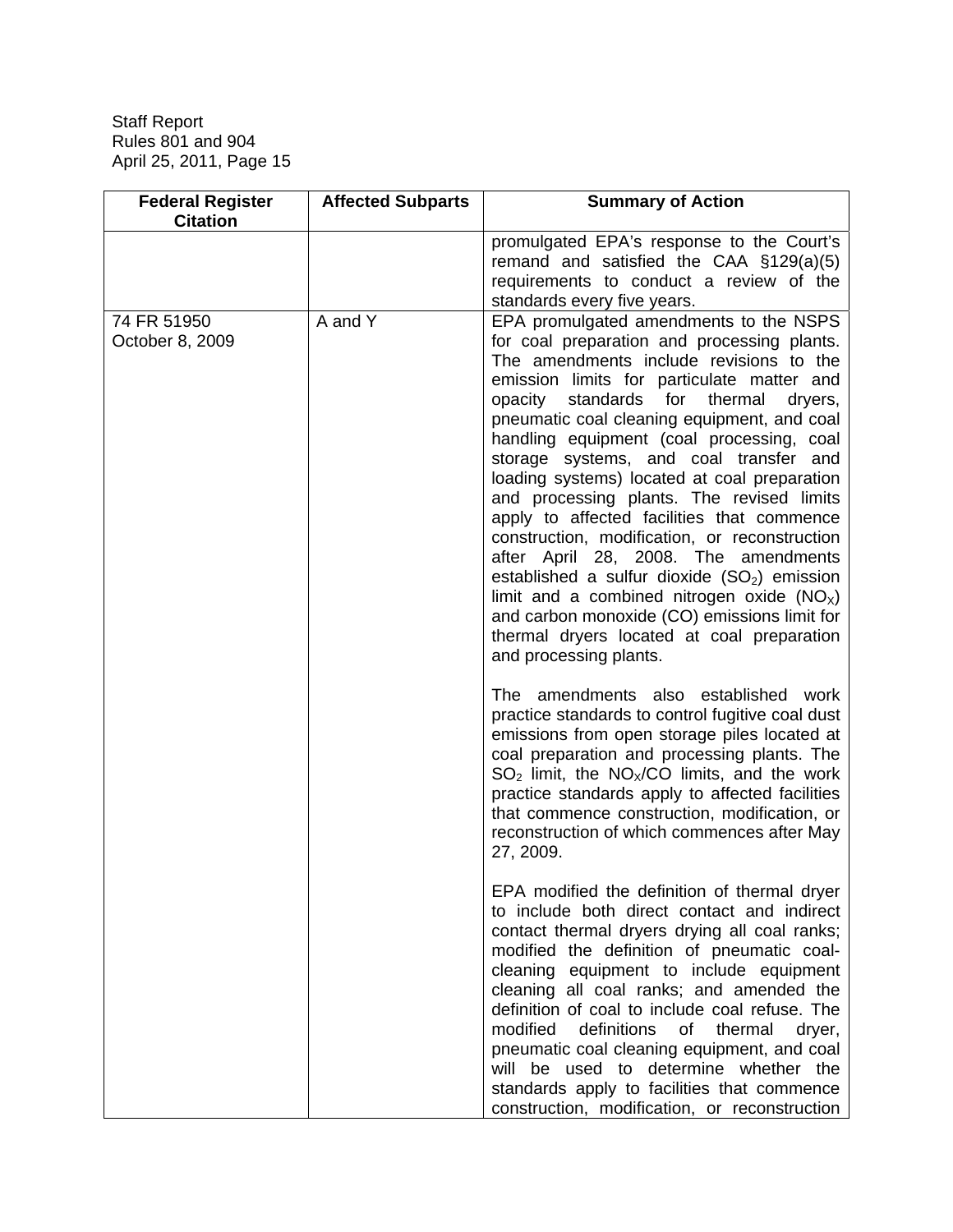| <b>Federal Register</b><br><b>Citation</b> | <b>Affected Subparts</b>            | <b>Summary of Action</b>                                                                                                                                                                                                                                                                                                                                                                                                                                                                                                                                                                                                                                                                                                                                                                                                                                                                                                                |
|--------------------------------------------|-------------------------------------|-----------------------------------------------------------------------------------------------------------------------------------------------------------------------------------------------------------------------------------------------------------------------------------------------------------------------------------------------------------------------------------------------------------------------------------------------------------------------------------------------------------------------------------------------------------------------------------------------------------------------------------------------------------------------------------------------------------------------------------------------------------------------------------------------------------------------------------------------------------------------------------------------------------------------------------------|
|                                            |                                     | after May 27, 2009.                                                                                                                                                                                                                                                                                                                                                                                                                                                                                                                                                                                                                                                                                                                                                                                                                                                                                                                     |
| 75 FR 54970<br>September 9, 2010           | A, F, and<br>Appendices B and F     | EPA finalized amendments to the NSPS for<br>Portland Cement Plants. The amendments<br>and revised<br>emission limits<br>added<br>for<br>Particulate Matter, opacity, $NOx$ and $SO2$ for<br>facilities<br>that<br>commence<br>construction,<br>modification, or reconstruction after June 16,<br>2008.<br><b>The</b><br>amendment<br>also<br>included<br>additional<br>testing<br>and<br>monitoring<br>requirements for affected sources.                                                                                                                                                                                                                                                                                                                                                                                                                                                                                               |
| 75 FR 55636<br>September 13, 2010          | A, and Appendices<br>$A-3$ to $A-8$ | final<br>action<br>took<br>promulgate<br>EPA<br>to<br>amendments to the General Provisions to<br>accredited<br>providers<br>allow<br>to<br>supply<br>stationary source audit samples and to<br>require sources to obtain and use these<br>samples from the accredited providers<br>instead of from EPA, as is the current<br>practice. All requirements pertaining to the<br>audit samples have been moved to the<br>General Provisions and have been removed<br>from the test methods because the current<br>language in the test methods regarding audit<br>samples is inconsistent from method to<br>method. Therefore, deleting all references to<br>audit samples in the test methods eliminates<br>any possible confusion and inconsistencies.<br>Under this final rule, the requirement to use<br>an audit sample during a compliance test will<br>apply to all test methods for which a<br>commercially available audit exists. |
| 75 FR 69348<br>November 12, 2011           | A                                   | EPA updated and corrected the addresses for<br>local agencies related to air pollution and<br>asbestos in Region IX.                                                                                                                                                                                                                                                                                                                                                                                                                                                                                                                                                                                                                                                                                                                                                                                                                    |
| 76 FR 2832<br>January 18, 2011             | $\overline{A}$                      | EPA took final action on amendments to the<br>NSPS for the Portland Cement Plants. It<br>updated an "Incorporations by Reference" list<br>in Subpart A.                                                                                                                                                                                                                                                                                                                                                                                                                                                                                                                                                                                                                                                                                                                                                                                 |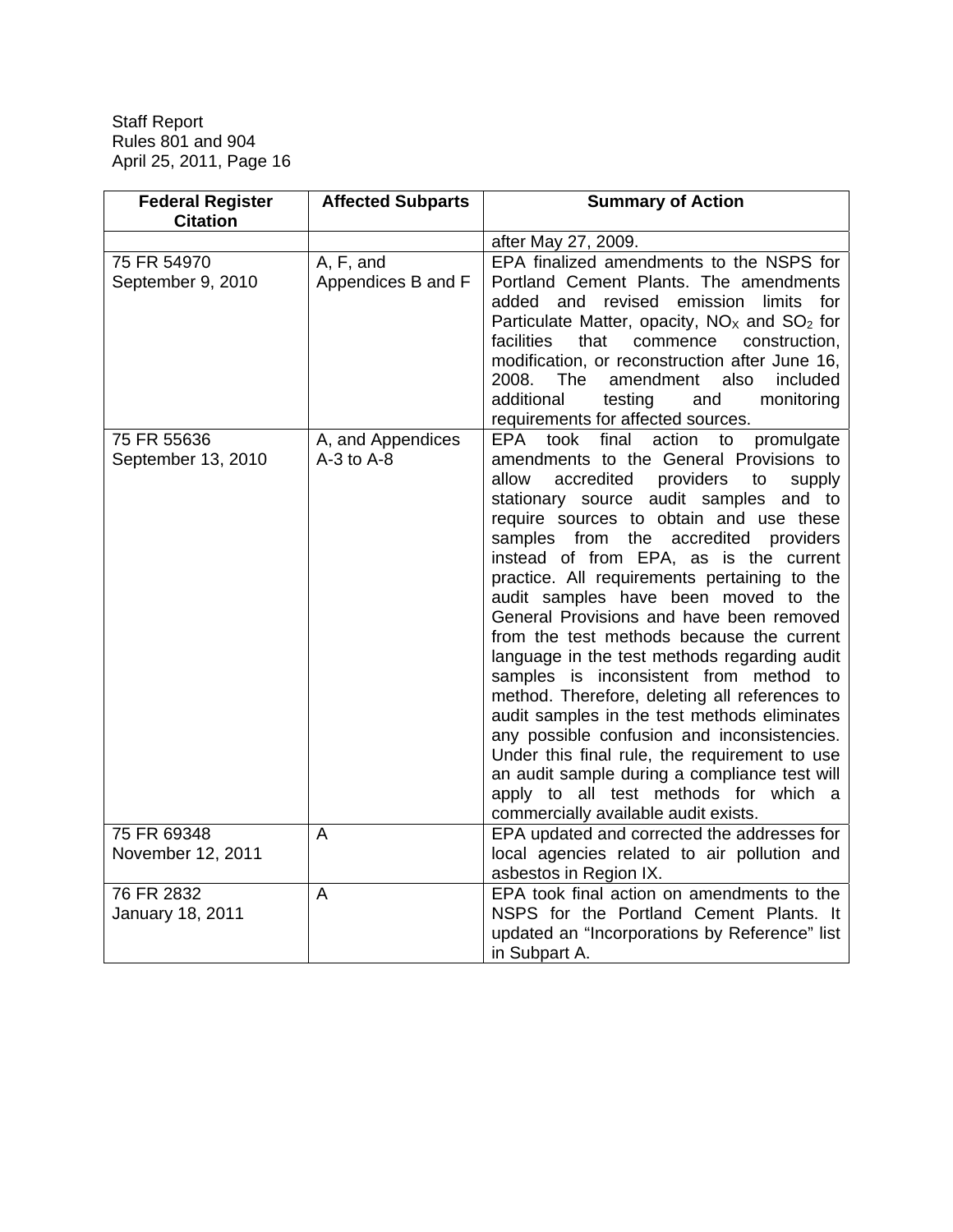| <b>Federal Register</b> | <b>Affected Subparts</b> | <b>Summary of Action</b>                          |
|-------------------------|--------------------------|---------------------------------------------------|
| <b>Citation</b>         |                          |                                                   |
| 76 FR 3517              | D, Da, Db, and Dc        | EPA took action to amend the NSPS for             |
| January 20, 2011        |                          | fossil-fuel-fired steam generators, electric      |
|                         |                          | utility steam generating units, industrial-       |
|                         |                          | commercial-institution steam generating units,    |
|                         |                          | small industrial-commercial-institution<br>and    |
|                         |                          | steam generating units. This amendment            |
|                         |                          | revised<br>the testing requirements<br>for        |
|                         |                          | owners/operators of steam generating units        |
|                         |                          | that elect to install particulate matter          |
|                         |                          | continuous emission monitoring systems. In        |
|                         |                          | addition, it amended the opacity monitoring       |
|                         |                          | requirements for owners/operators of affected     |
|                         |                          | facilities subject to an opacity standard that    |
|                         |                          |                                                   |
|                         |                          | are exempt from the requirement to install a      |
|                         |                          | opacity monitoring<br>continuous<br>system.       |
|                         |                          | Furthermore, this amendment<br>corrected          |
|                         |                          | identified<br>several<br>editorial errors<br>from |
|                         |                          | previous rulemakings.                             |
| 76 FR 10524             | Ja                       | EPA made a few CFR corrections for the            |
| February 25, 2011       |                          | "Effective Date Note."                            |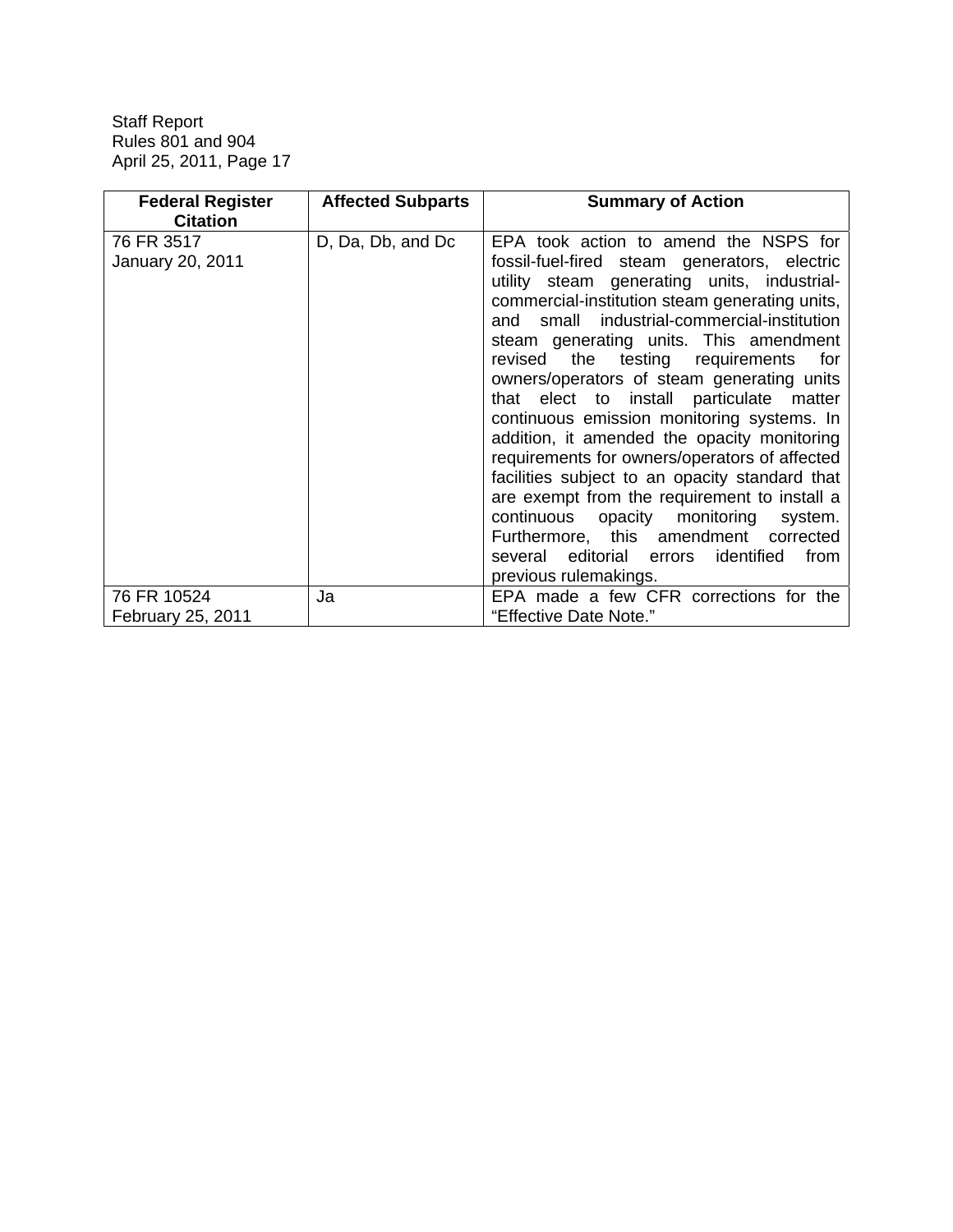## **APPENDIX C LIST OF ATCM AMENDMENTS**

New subsections for §93118 – ATCM for Auxiliary Diesel Engines and Diesel-Electric Engines Operated on Ocean-Going Vessels Within California Waters and 24 Nautical Miles of the California Baseline.

This ATCM limits the emissions of toxic air contaminants from the use of auxiliary diesel engines and diesel-electric engines on ocean-going vessels within regulated California waters. The amendment revised the definition of Regulated California Waters to include all waters in California.

Three new subsections have been appended to this ATCM but only two applied to Sacramento County. The first new ATCM subsection is §93118.2, which requires the use of low-sulfur marine distillate fuels to reduce toxic air contaminants emissions from the use of auxiliary diesel and diesel-electric engines, main propulsion diesel engines, and auxiliary boilers on oceangoing vessels within Regulated California Waters. Starting on July 1, 2009, a person who operates a main engine or auxiliary boiler in Regulated California Waters must use marine gas oil not exceed 1.5% sulfur by weight, or marine diesel oil not to exceed 0.5% sulfur by weight. The limits are further reduced to 0.1% sulfur by weight for both marine gas oil and marine diesel oil after January 1, 2012. There are recordkeeping, reporting, and monitoring requirements to this new ATCM.

The second new ATCM is subsection §93118.3, which requires reduction of toxic air contaminants from the operation of auxiliary engines on vessels while they are docked at berth at certain California ports. However, no port facility is located in Sacramento County. This new subsection will be omitted in Rule 904.

The third new ATCM subsection is §93118.5, which reduces toxic air contaminants from diesel propulsion and auxiliary engines on harbor craft that operate in Regulated California Waters. Except for certain exemptions, the ATCM applies to any person who sells, supplies, offers for sale, purchases, owns, operates, charters, or rents any new or in-use diesel fueled harbor craft that is operated in Regulated California Waters. Starting from January 1, 2009, the control measure requires harbor craft in Regulated California Waters to use low-sulfur fuel and install hour meters. It also establishes new requirements on new engines, new harbor craft, and replacement or cleanup of current engines.

## New §93120 – ATCM to Reduce Formaldehyde Emissions from Composite Wood Products.

This ATCM limits the formaldehyde emissions from composite wood products and finished goods that contain composite wood products, that are sold, offer to sale, supplied, used, or manufactured for sale in California. The composite wood products covered by this control measure are hardwood plywood, particleboard, and medium density fiberboard. The control measure includes two phases of formaldehyde emission standards which are effective on different dates based on the type of composite wood products. It also requires the manufacturers, distributors, importers, retailers, or a third-party certifier to show the composite